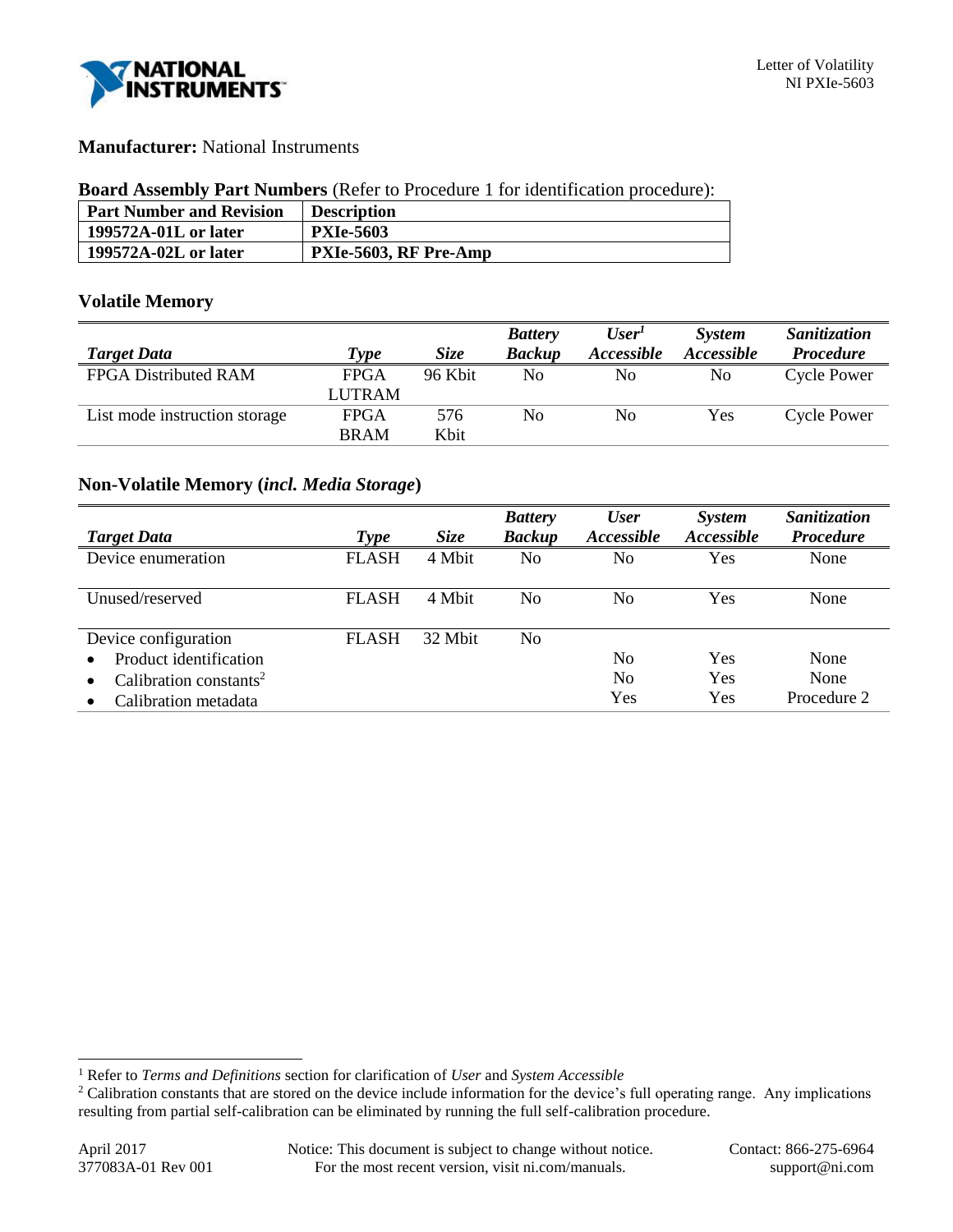

# **Sanitization Procedures**

#### **Procedure 1 –Board Assembly Part Number Identification:**

To determine the Board Assembly Part Number and Revision, refer to the label applied to the surface of your product. The Assembly Part Number should be formatted as "P/N: 199572#-0xL where "#" is the letter module revision and "x" is variant information.

#### **Procedure 2 – Device Configuration Flash (Calibration Metadata):**

The user-accessible areas of the Device Configuration Flash are exposed through a calibration Applications Programming Interface (API). To clear the calibration metadata area, complete the following steps in LabVIEW.

- 1. Open a calibration session using the niRFSA Initialize External Calibration VI.
- 2. To clear the user-defined information:
	- a. Wire the output of the niRFSA Get Cal User Defined Info VI to a String Length function.
	- b. Wire the output of the String Length function to a For Loop's counter variable N.
	- c. Within the For Loop, use a Concatenate Strings function and Shift Register to build a character string of N "0" characters.
	- d. Wire the final output of the Shift Register to the input of the niRFSA Set Cal User Defined Info VI.
- 3. To clear the calibration password:
	- a. Specify the current password in the "old password" input of the niRFSA Change External Calibration Password VI.
	- b. Wire a string of 32 "0" characters to the "new password" input of niRFSA Change External Calibration Password VI.
- 4. Close the calibration session using the niRFSA Close External Calibration VI.